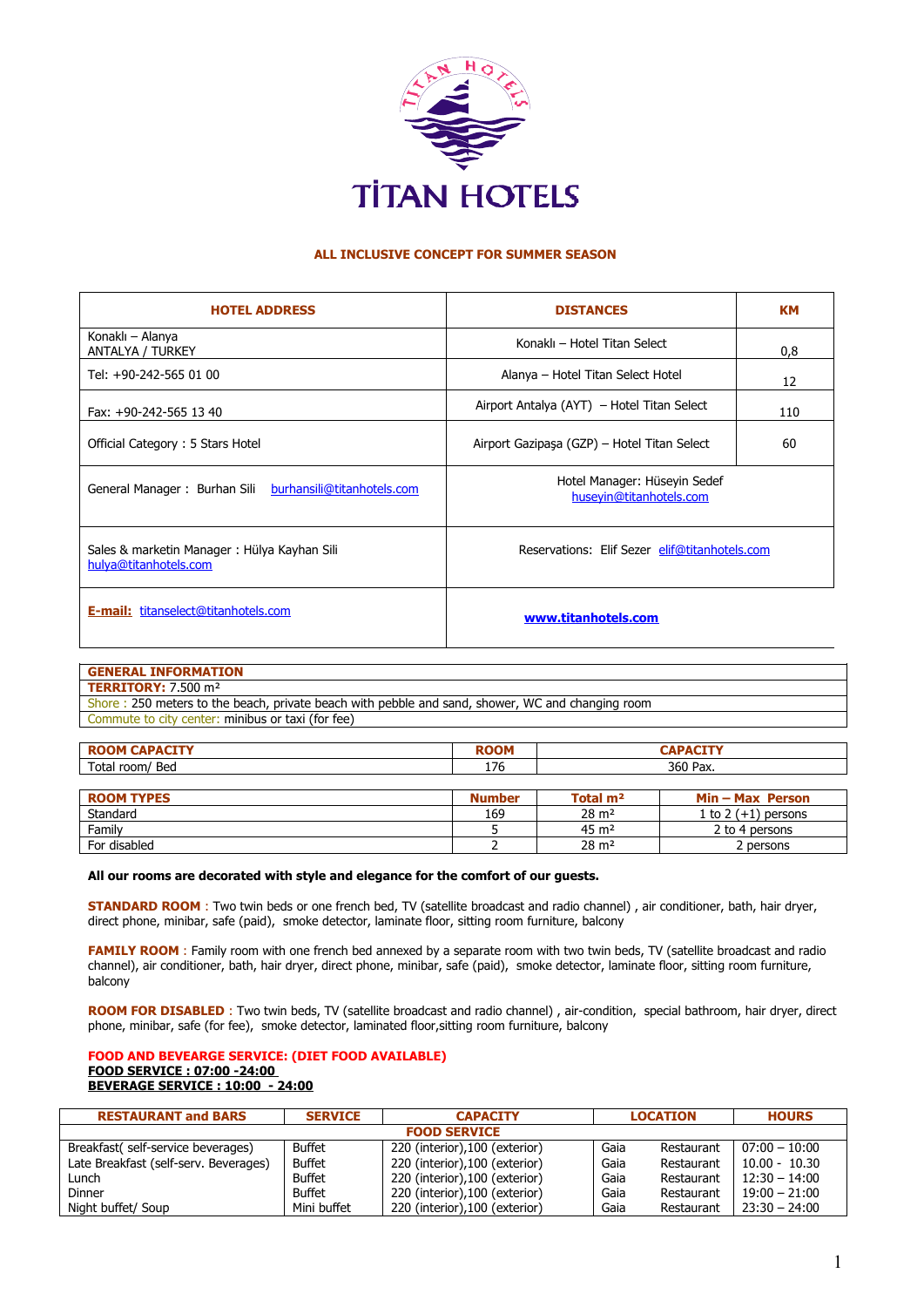

| <b>Beach Snacks</b><br>Spaghetti, salads, hamburger, etc. | Self-service                                         |     | Beach-Snack Bar                         | $12:30 - 15:30$ |
|-----------------------------------------------------------|------------------------------------------------------|-----|-----------------------------------------|-----------------|
| Coffee Break (cakes and cookies)                          | Self-service                                         |     | Oceanus Bar                             | $16:30 - 17:30$ |
| A la Carte Service (with reservation)                     | Sea food                                             | 40  | <b>Tethys Reastaurant</b><br>A la Carte | $19:30 - 21:00$ |
| A la Carte Service (with reservation)                     | Turkish<br>Cuisine                                   | 40  | Themis Restaurant<br>A la Carte         | $19:30 - 21:00$ |
| <b>Disco</b>                                              | Served<br>(After 00:00<br>all drinks are<br>charged) | 100 | Dance Bar in Titan<br>Garden            | $23:00 - 01:00$ |

| <b>SWIMMING POOLS</b> | <b>Number</b> | <b>Depth</b><br>(cm) | Fresh<br><b>Water</b> | <b>Sea</b><br><b>Water</b> | <b>Heated</b> |
|-----------------------|---------------|----------------------|-----------------------|----------------------------|---------------|
| Outdoor swimming pool |               | 150                  |                       |                            |               |
| Indoor swimming pool  |               | 150                  |                       |                            |               |
| Kids' pool            |               | 50                   |                       |                            |               |

| <b>ACTIVITIES AND OTHER SERVICES</b>                                |                                                              |
|---------------------------------------------------------------------|--------------------------------------------------------------|
| <b>Paid</b>                                                         | <b>Without Charge</b>                                        |
| Health services (24-hour accessible, doctor on predetermined hours) | Mini Club for kids between 4- and 12-years                   |
| Hairdresser                                                         | Children's Playground                                        |
| Wellness & SPA Center                                               | Water slides (2, in Titan Garden)                            |
| Massage, Scrubbing, Sauna, Jacuzzi                                  | Baby cot (in room)                                           |
| Market                                                              | Highchair (in restaurant)                                    |
| <b>Jewellery</b>                                                    | Animation (day and night programs)                           |
| Photographer                                                        | Aerobics, Water gymnastics, Streching                        |
| Rent a Car                                                          | Darts                                                        |
| Laundry services                                                    | Boccia                                                       |
| Phone, fax and photocopy                                            | Archery                                                      |
| Safe box (in room)                                                  | <b>Gun Shooting</b>                                          |
| Minibar                                                             | Dance bar (in Titan Garden)                                  |
| Game Room (Billiards, etc.)                                         | Turkish bath                                                 |
| Imported alcoholic beverages                                        | <b>Fitness Center</b>                                        |
| Freshly pressed fruit juices                                        | Table tennis                                                 |
| Turkish coffee                                                      | Beach volleyball                                             |
| Mattras at the pool and on the beach                                | Domestic alcoholic and non-alcoholic beverages               |
| Towels on the beach                                                 | Sunlounges, beach umbrella                                   |
| Water Sports: Parasailing, Ringo, Banana (by contractor)            | Towels at the Pool                                           |
| Diving course (by contractor)                                       | A la Carte Restaurant (once during accommadation period with |
| Internet Cafe                                                       | min.stay 5 days, reservation obligated)                      |
| Icecafe                                                             | Wi-fi                                                        |
| Lighting Tennis Court                                               | Daily free water and mineral water in the minibar            |
|                                                                     | Tennis (in Titan Garden)                                     |
|                                                                     | Tennis Equipment                                             |
|                                                                     | Health Carer (09:00-18:00)                                   |
|                                                                     |                                                              |

| <b>ENTERTAINMENT</b>                                                                                                                       |
|--------------------------------------------------------------------------------------------------------------------------------------------|
| <b>PROGRAM</b> : Day-long various sportive activities, TV room, play room, beach volleybol, pool games, boccia, water gymnastics, step,    |
| aerobics, darts, tournaments, whole day animation program                                                                                  |
| <b>NIGHTS:</b> Animation shows, surprise shows, dance bar                                                                                  |
| <b>FOR KIDS:</b> Kids club for 4-12 year olds (10:00-12:00 / 14:30-17:00), games, mini disco, mini video, mini show, children's playground |